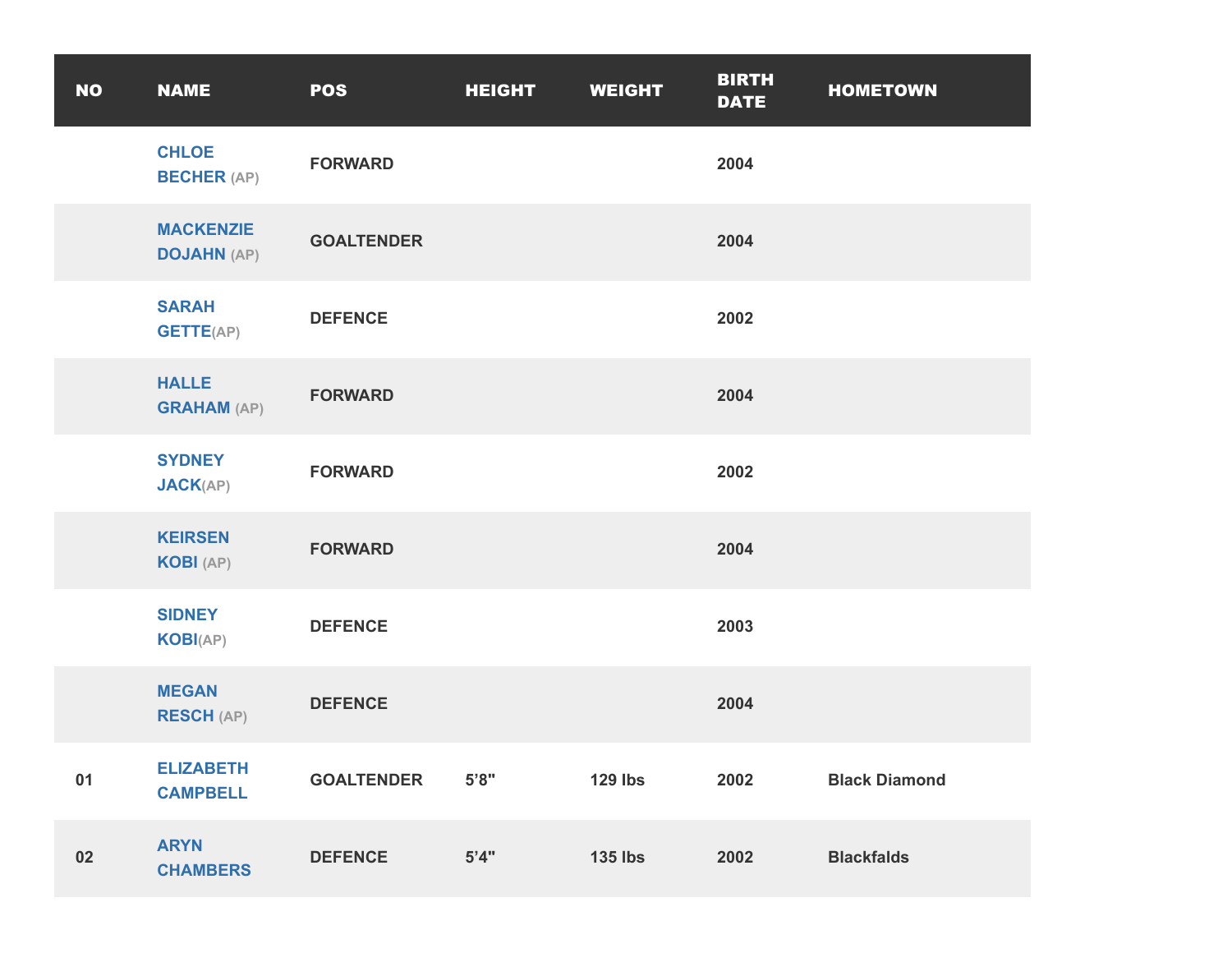| <b>NO</b> | <b>NAME</b>                        | <b>POS</b>     | <b>HEIGHT</b> | <b>WEIGHT</b>  | <b>BIRTH</b><br><b>DATE</b> | <b>HOMETOWN</b>                                 |
|-----------|------------------------------------|----------------|---------------|----------------|-----------------------------|-------------------------------------------------|
| 03        | <b>JOLIE</b><br><b>NAFZIGER</b>    | <b>FORWARD</b> | 5'2"          | <b>135 lbs</b> | 2004                        | <b>Caroline</b>                                 |
| 04        | <b>KYLIE PERRY</b>                 | <b>FORWARD</b> | $5'5"$        | <b>130 lbs</b> | 2003                        | <b>Clive</b>                                    |
| 05        | <b>JORDYN</b><br><b>MCLAUGHLIN</b> | <b>DEFENCE</b> | 5'4"          | <b>155 lbs</b> | 2003                        | <b>Rocky</b><br><b>Mountain</b><br><b>House</b> |
| 06        | <b>KYLA</b><br><b>HANSEL</b>       | <b>DEFENCE</b> | 5'6''         | <b>155 lbs</b> | 2002                        | <b>Stettler</b>                                 |
| 07        | <b>LACEY</b><br><b>BULLEE</b>      | <b>FORWARD</b> | 5'4"          | <b>120 lbs</b> | 2004                        | <b>Red Deer</b>                                 |
| 08        | <b>CALLIE</b><br><b>COCKE</b>      | <b>FORWARD</b> | 5'2''         | <b>140 lbs</b> | 2003                        | <b>Bowden</b>                                   |
| 09        | <b>JULIE</b><br><b>WAGNER</b>      | <b>DEFENCE</b> | 5'2"          | <b>145 lbs</b> | 2002                        | <b>Clive</b>                                    |
| 10        | <b>CHLOE</b><br><b>SHINGOOSE</b>   | <b>FORWARD</b> | 5'7''         | <b>120 lbs</b> | 2004                        | <b>Stettler</b>                                 |
| 11        | <b>JULIANNA</b><br><b>GIACOBBO</b> | <b>DEFENCE</b> | 5'2"          | <b>128 lbs</b> | 2003                        | <b>St. Albert</b>                               |
| 12        | <b>STEPHANIE</b><br><b>KEEPER</b>  | <b>FORWARD</b> | 5'7"          | <b>130 lbs</b> | 2002                        | <b>Red Deer</b>                                 |